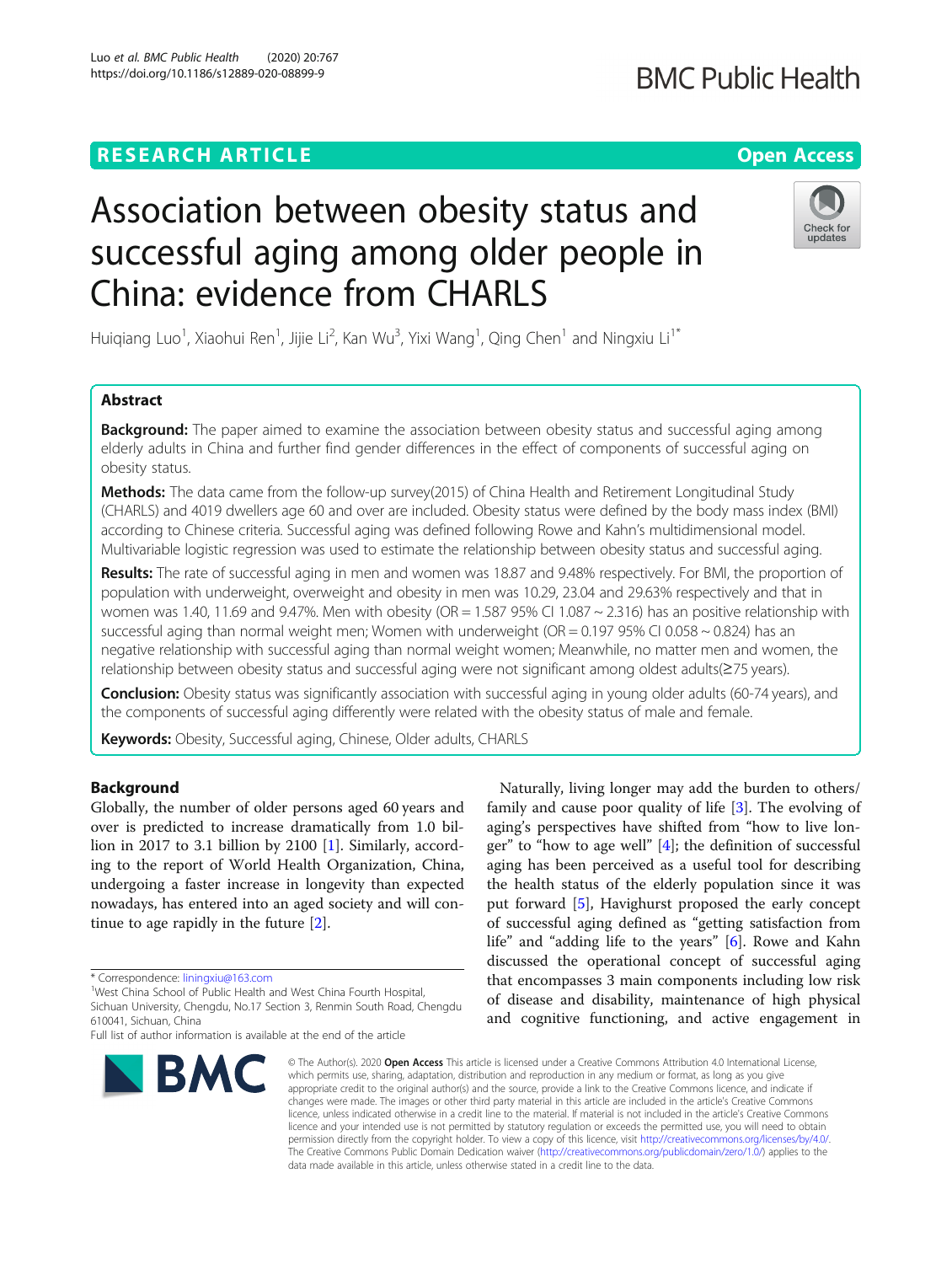social and productive activities [\[7\]](#page-8-0). Since 1960, there are complementary definitions more or less have been proposed for successful aging, however, there is no unique criterion to define successful aging [[8\]](#page-8-0). Several empirical studies nowadays have recognized the successful aging as a "calculable gold standard of aging" [[9\]](#page-8-0). Though the trend of global aging is increasing dramatically, the rate of successful aging in many counties is still under low level and varied widely. A longitudinal study from Korean found the rate of successful aging in older people $(\geq 65)$ years) was 10.86% and a national telephone survey on health performed by the French health authorities found 29.9% participants presented good quality of life and qualified as successful aging. A review paper collected 28 researches and found the mean reported rate of successful aging was 35.8% (standard deviation: 19.8; interquartile range: 31%) [[4,](#page-8-0) [8](#page-8-0), [10](#page-8-0)].

Obesity is a global public health challenge [[11](#page-8-0)]. In the US, the prevalence of obesity accounts for one-third of the general population, and another one-third is overweight [[12](#page-8-0)]. Similarly, obesity has become a major public health burden in China [[13\]](#page-8-0). The Chinese older adults also have a higher percentage of body fat than Europeans and U.S. residents with the same BMI [[14](#page-8-0)]. The rates of obesityrelated non-communicable diseases (NCDs) in China have also increased extremely and have become the major risk factors for disability and mortality in older adults [[15](#page-8-0)]. Meanwhile, the relationship between obesity and health still exist the gender difference, which may be relevant to the gender difference in obesity. The prevalence of underweight decreased in men but increased in women according to a longitudinal research  $[16]$ . And the women are more likely to be obese than men [[17](#page-9-0)].

Moreover, studies reported that older aging is associated with obesity problems, and unhealthy weight change (underweight) [\[18,](#page-9-0) [19\]](#page-9-0), which suggests that relevant body weight status could extremely be salient problems among older populations. Obesity status is an essential influence factor for older health [\[19,](#page-9-0) [20\]](#page-9-0), as people age, there are some evidences certificate that obesity status is associated with disability [\[21,](#page-9-0) [22\]](#page-9-0), cognitive [[23](#page-9-0)], depression [\[24](#page-9-0)], chronic disease [[25](#page-9-0)] in older adults. A evidence from European countries found that the epidemic of obesity has a negative influence on life span, and particularly decreases the quality of life during the midlife to older [[26](#page-9-0)]. To date, there are many researches have assessed the association between obesity and older health from a single disease or condition perspectives. Examining a multidimensional construct such as successful aging could provide an improved insight into the association between obesity and overall health.

However, there are little literature to examine the association between obesity status and successful aging, and the results are still controversial. A cross-sectional study found that lower weight was positively associated with successful aging, and obesity negatively influenced aging among 65 to 75 aged French older [[8\]](#page-8-0). A followup survey found underweight and obesity were the risk factors for the successful aging among 65 and above older [[10\]](#page-8-0). The evidence from English Longitudinal Study of Ageing indicated that excess BMI was significant associated with shorter healthy and chronic diseasefree life expectancy among 50–75 years older. Those researches also have indicated that obesity status may have different relationship with successful aging among different age groups [[27](#page-9-0)]. There are some studies to research the relationship between obesity and successful aging among Chinese, but both of them paid more attention on the demographic status and health behavior, regardless of the health condition such as obesity status [\[28](#page-9-0), [29](#page-9-0)].

In this paper, the association between obesity status and successful aging was examined among elderly by sex in China using data from CHARLS (China Health and Retirement Longitudinal Study, a longitudinal survey). The present study was prone to assess whether the relationship between obesity status and successful aging was exists, whether the relationship existed the gender difference.

## **Methods**

## Data

The data in this study were from the follow-up survey of the China Health and Retirement Longitudinal Study (CHARLS). The first national baseline survey and the recent follow-up survey of the CHARLS were fielded in June 2011 and May 2015 respectively. The 2015 survey involved 10,517 respondents aged 60 years old and above. The PPS (probability proportional to scale) and CAPI technology (computer-assisted personal interviewing) were used to randomly choose and face-to-face interview respondents in 28 provinces. The previously research has been published which was used to describe the questionnaire and the quality assurance measures of the survey [[30\]](#page-9-0). The CHARLS study has get the approval for interviewing respondents and collecting data by the Biomedical Ethics Review Committee of Peking University (IRB00001052–11015), and the informed consent was required to sign by the respondents.

This study used the follow-up data from 2015. To research the association between the obesity status and successful aging, we limited the samples to respondents who had received physical examinations in 2015. A total of 4019 subjects were included (Fig. [1](#page-2-0)).

## Definition of successful aging

As previously mentioned, there is not standard measurement of successful aging exists, and the concept of successful aging differs among cultures. Our criteria for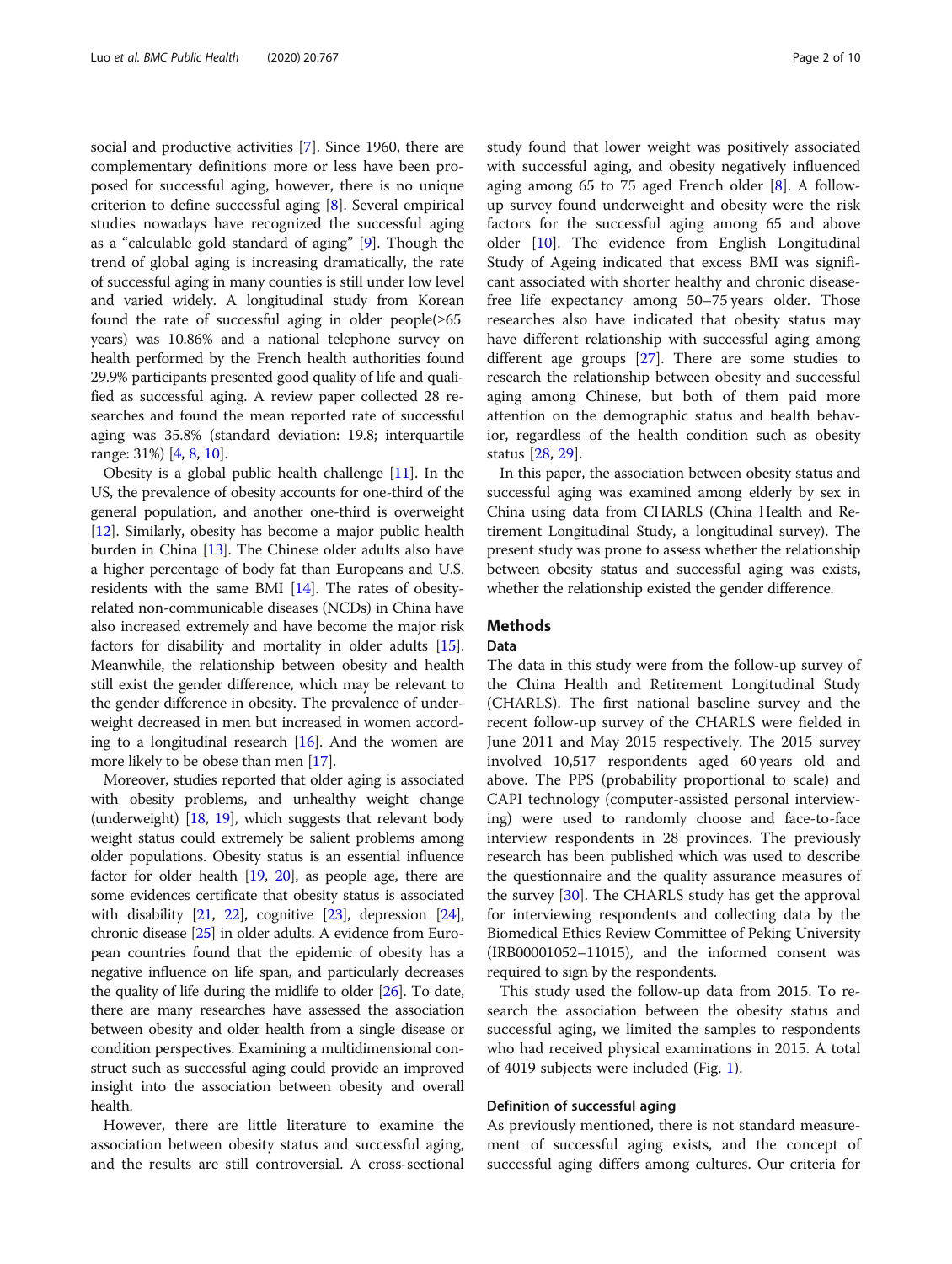<span id="page-2-0"></span>

successful aging, according to the definition of Rowe and Kahn [\[7](#page-8-0), [31](#page-9-0)], include the following five components: 1) absence of major disease, 2) freedom from disability, 3) high cognitive function, 4) no depressive symptoms, 5) active social engagement in life. Therefore, the 5 components mentioned above were included, and participants satisfying all of these conditions were classified into the successful aging group. The single indicator of successful aging is operationalized as follows:

1 Absence of major disease: Conditions of chronic disease were assessed by using the following series of question:"Have you been diagnosed with conditions listed below by a doctor?" The conditions included cancer, chronic lung disease, diabetes, heart disease, and stroke. The research indicated that those disease mentioned above caused the major disease burden for older [[32\]](#page-9-0), the Respondents were classified as having no major disease if they reported have no any of the five chronic diseases.

2 Freedom from disability: The ADL scale was used to assess the ADLs [\[33](#page-9-0)], according to the following

questions: "Because of a physical, mental, emotional or memory problem, do you have any difficulty with one type of everyday activity, excluding any that you expect to last less than three months?" The everyday activities included dressing, bathing or showering, eating, getting into or out of bed, using the toilet, and controlling urination and defecation. Each answer for questions to evaluate impairment in these daily activities was divided into 4 responses as follows: 1) No, I don't have any difficulty; 2) I have difficulty but can still do it; 3) Yes, I have difficulty and need help; and 4) I cannot do it. In this study, the original answer for each ADLs response was first recorded as 0 if the participant had the ability to complete all of the activities without difficulty, or as 1 if those who had difficulty on any response above. Then a ADL score was derived for each individual to summarize recoded values of all six items. The ADL score was categorized into two groups to reflect degrees of ADL disability: 1) ADL independent (ADL score = 0); 2) Having an ADL disability (ADL score  $\geq$  1). Respondents were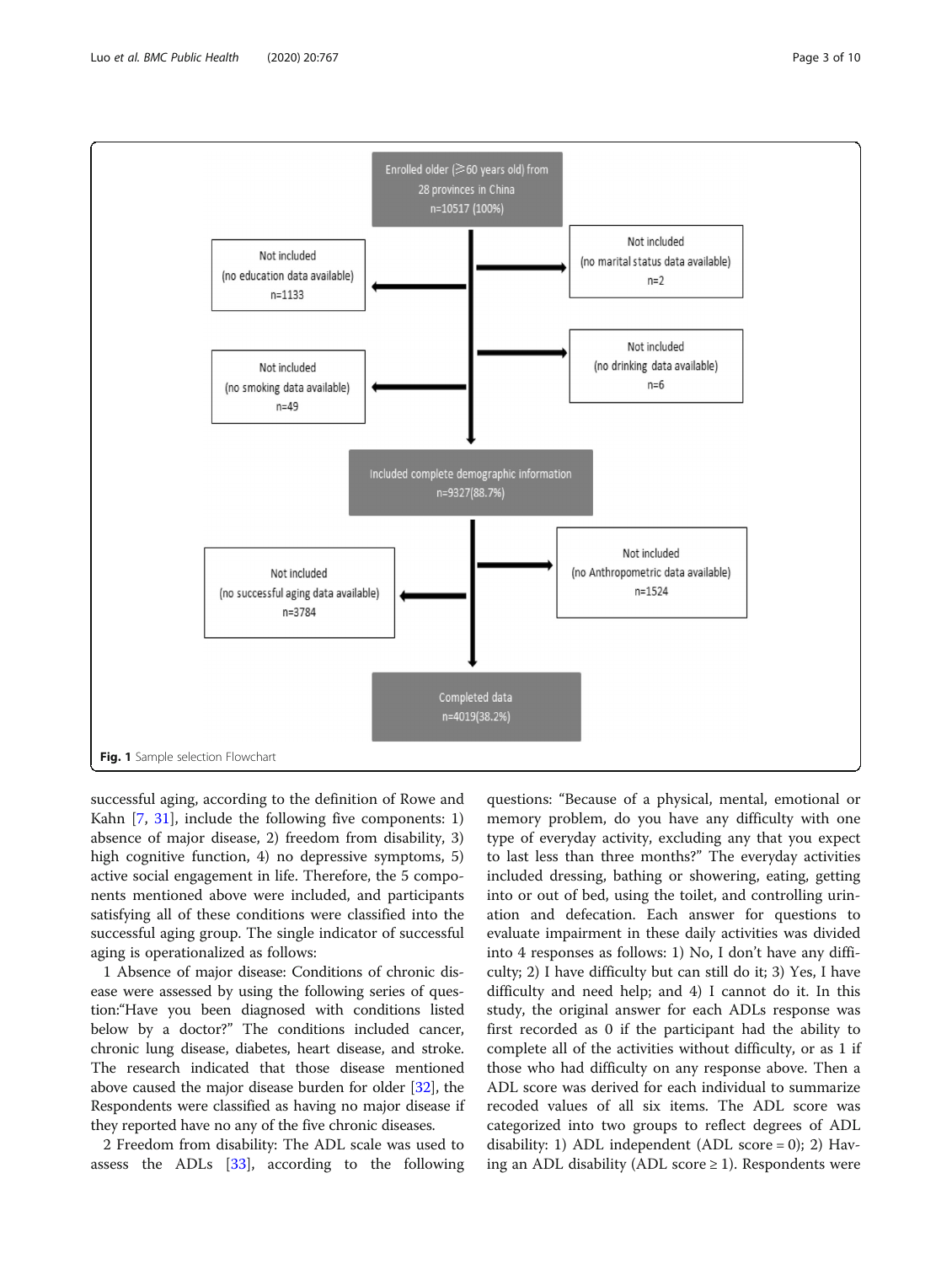classified as having no disability if they were ADL independent.

3 High cognitive function [\[2](#page-8-0)]: Participants were considered to have high cognitive functioning if they achieved a median or higher score using the Telephone Interview for Cognitive Status (TICS). This includes both immediate and delayed recall of ten word son a list, serial subtraction of seven from 100 (up to five times), and naming the day of the week, month, day, year, and season, and drawing the picture.

4 No depressive symptoms: Depressive symptoms were assessed using the CES-D 10(10-item Center for Epidemiological Studies Depression Scale) [\[34](#page-9-0)], which has been used for measuring older adults' depressive symptoms and validated among elderly respondents in China [[35\]](#page-9-0), The CES-D 10 scale contains 10 items with response 4 options:1) Rarely or none of the time( $< 1$  day); 2) Some or a little of the time(1–2 days); 3) Occasionally or a moderate amount of the time(3–4 days); 4) Most or all of the time(5–7 days). The value of 4 options was assigned, ranging from 0 to 3successively. The total of score ranges from 0 to 30, with a lower score indicating a lower level of depressive symptoms. The cut-off score of ≥10 was used to identify the respondents who had depressive symptoms significantly [[36](#page-9-0)].

5 Active social engagement in life: Respondents were defined as being actively social engaged if they participate in any of the following types of social groups: voluntary or charity work, provided help to family, friends, or neighbors, gone to a sport, social, or other kind of club in the month preceding the interview.

#### Anthropometric measures

BMI was used to describe general obesity. Respondents were categorized as underweight(<18.5 kg/m2), normal weight (18.5 to 23.9 kg/m2), overweight (24.0 to 27.9 kg/m2), and obese (≥28.0 kg/m2) based on Chinese criteria [\[13](#page-8-0)]. These indexes (height and weight) were measured by a stadiometer and scale, respectively (The index of height and weight were collected by the standardized equipment of SecaTM213 Stadiometer and OmronTMHN-286 Scale respectively).

#### Socio-demographic and health relevant factors

This study mainly focused on the association between obesity status and successful aging. Previous studies have identified factors that not only had an impact on this relationship but also on obesity status or successful aging alone, such as smoking and drinking, age, sex, education level, marital status, and community type. As a result, these factors were controlled for in this study [\[3](#page-8-0), [4](#page-8-0), [37\]](#page-9-0).

## Health-related behavior

The habit of smoking was measured with the question "Have you ever chewed tobacco, smoked a pipe, smoked self-rolled tobacco, or smoked cigarettes/cigars", and the possible response included the following 3 options: 1) Yes; 2) No; or 3) Quit. The habit of drinking was measured with the question "Did you drink any alcoholic beverages, such as beer, wine, or liquor in the past year, and if so, how often?", and the possible response included the following: 1) Drink more than once a month; 2) Drink but less than once a month; or 3) Do not drink.

## Socio-demographic characteristics

In this study, the socio-demographic characteristics included age, sex, education level, marital status, and community type. Age was divided into two groups including 60 to 74 (young older) and 75 or older (the oldest). Sex was categorized as male or female. Education level was categorized as illiterate, primary school, or junior high school and above. Marital status was categorized as married, cohabitating and divorced, separated, widowed, or never married. Community type was categorized as urban and rural areas according to the community's industrial structure; urban areas are generally more developed [\[36\]](#page-9-0).

### Statistics analysis

Descriptive statistics on individual characteristics were stratified by sex. A chi-squared test was used to compare dichotomous or categorical variables. Multivariable logistic regression analysis was applied to estimate the odds ratio (OR) and 95% confidence interval (CI) for successful aging and its five crucial determining components based on predictor variables. Exhibiting successful aging  $(1 = \text{successful aging } 2 = \text{non successful again})$  was a dependent variable. Obesity status (BMI) was independent variables. The regression model included all characteristics as confounding variables including age, sex, education level, marital status, and community type, smoking and drinking. We have examined the interaction between BMI and gender by variance analysis and in order to further determine whether there were associations between successful aging and obesity status between different ages, the interaction between obesity status and age groups, stratified by gender, was tested. The level of statistical significance was set at 95% ( $P <$ 0.05). Statistical analyses were conducted using SAS 9.3.

## Results

The mean age of the participants was  $67.78$  (SD =  $6.40$ ) years, and 52.48% of the participants were male. The mean age of the enrolled males and females was 67.85  $(SD = 6.40)$  years and  $67.69$   $(SD = 6.41)$  years respectively. In total, 18.87% ( $n = 398$ ) for males and 9.48% ( $n =$ 181) for females were defined as values for those who achieved successful aging. Table [1](#page-4-0) displays the characteristics of the participants by sex according to the categories of successful aging. Whether males and females, the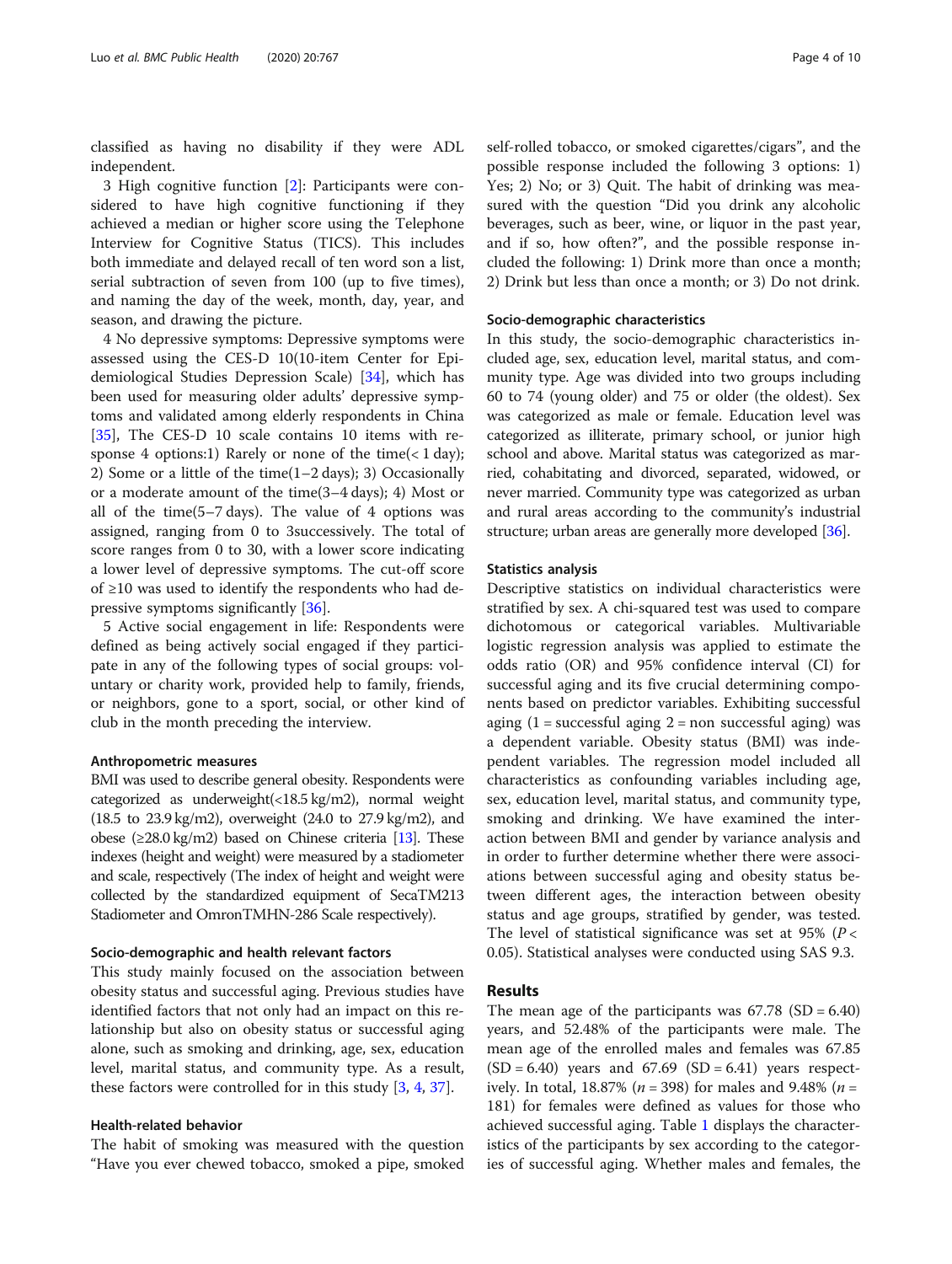|                                              | Male (N(%))      |                     |           | Female(N(%))     |                     |           |
|----------------------------------------------|------------------|---------------------|-----------|------------------|---------------------|-----------|
|                                              | Successful Aging | No Successful Aging | $P$ Value | Successful Aging | No Successful Aging | $P$ Value |
| <b>Total</b>                                 | 398(18.87)       | 1711(81.13)         | <b>NA</b> | 181(9.48)        | 1729(90.52)         | <b>NA</b> |
| Demographic                                  |                  |                     |           |                  |                     |           |
| Age (year)                                   |                  |                     |           |                  |                     |           |
| $60 \sim 64$                                 | 363(20.46)       | 1411(79.54)         | < 0.001   | 167(10.38)       | 1442(89.62)         | < 0.001   |
| $\geq$ 75                                    | 35(10.45)        | 300(89.55)          |           | 14(4.65)         | 287(95.35)          |           |
| <b>Marital status</b>                        |                  |                     |           |                  |                     |           |
| Married/cohabitating                         | 369(20.02)       | 1474(79.98)         | < 0.001   | 159(10.51)       | 1354(89.49)         | 0.003     |
| Divorced/separated/widowed/<br>never married | 29(10.90)        | 237(89.10)          |           | 22(5.54)         | 375(94.46)          |           |
| Socio-economic status                        |                  |                     |           |                  |                     |           |
| <b>Education level</b>                       |                  |                     |           |                  |                     |           |
| Illiterate                                   | 15(4.95)         | 288(95.05)          | < 0.001   | 25(2.68)         | 908(97.32)          | < 0.001   |
| Primary school and below                     | 164(14.88)       | 938(85.12)          |           | 87(11.85)        | 647(88.15)          |           |
| Junior high school or above                  | 219(31.11)       | 485(68.89)          |           | 69(28.40)        | 174(71.60)          |           |
| <b>Community type</b>                        |                  |                     |           |                  |                     |           |
| Rural                                        | 235(14.07)       | 1435(85.93)         | < 0.001   | 118(7.25)        | 1510(92.75)         | < 0.001   |
| Urban                                        | 163(37.13)       | 276(62.87)          |           | 63(22.34)        | 219(77.66)          |           |
| <b>Health behavior</b>                       |                  |                     |           |                  |                     |           |
| Smoking                                      |                  |                     |           |                  |                     |           |
| Yes                                          | 206(18.23)       | 924(81.77)          | 0.553     | 8(6.78)          | 110(93.22)          | 0.077     |
| No                                           | 84(18.63)        | 367(81.37)          |           | 172(9.90)        | 1565(90.10)         |           |
| Quit                                         | 108(20.45)       | 420(79.55)          |           | 1(1.82)          | 54(98.18)           |           |
| <b>Drinking</b>                              |                  |                     |           |                  |                     |           |
| Drink more than once a month                 | 201(20.20)       | 794(79.80)          | 0.008     | 11(6.36)         | 162(93.64)          | 0.001     |
| Drink but less than once a month             | 50(24.39)        | 155(75.61)          |           | 21(19.44)        | 87(80.56)           |           |
| Do not drink                                 | 147(16.17)       | 762(83.83)          |           | 149(9.15)        | 1480(90.85)         |           |

<span id="page-4-0"></span>**Table 1** Sample Socio-demographic Characteristics according to successful aging by sex

sample of populations with younger age (60–74; both *P* <0.001), married (males *P* <0.001; females *P* = 0.003), junior high school or above educated (both  $P < 0.001$ ), living in urban (both  $P \le 0.001$ ), keeping low-frequency drinking habits (drink but less than once a month; males  $P = 0.008$ ; females  $P = 0.001$ ) in this study has more higher proportion of successful aging.

As Table [2](#page-5-0) shows, the association between obesity status and successful aging and its specific components by sex was analyzed. The proportion of males who were classified as "successful aging " according to the obesity status categories were 10.29, 15.88, 23.04, and 29.63% for people who were underweight, normal, overweight, obese, respectively. The proportion of females was 1.40, 9.13, 11.69, and 9.47%, respectively. Overall, the association between the distribution of specific components comprising successful aging and obesity status was significant regardless of gender, excluding the "active social engagement in life" in female.

Tables [3](#page-6-0) and [4](#page-7-0) display the OR values of obesity status and successful aging and its components by gender. For the male, significant association between obesity status and successful aging and its components was observed. Compared with normal weight population, people with overweight has an positive relationship with successful aging  $(OR = 1.586, 95\% \text{ CI} = 1.243 \sim 2.025)$ , and more prone to be high cognitive function  $(OR = 1.596, 95\%)$  $CI = 1.310 \sim 1.946$ , no depressive symptoms (OR = 1.351, 95% CI =  $1.075 \sim 1.697$ ), active social engagement  $(OR = 1.298, 95\% \text{ CI} = 1.068 \sim 1.577)$ , however, after multivariate adjustment the differences were small and failed to reach statistical significance. After adjusting for confounding factors, compared with normal weight population, the differences between the obese people and major disease, cognitive function failed to reach statistical significance, but significant differences in successful aging and depression, the obese population were significant associated with successful aging  $(OR = 1.587,$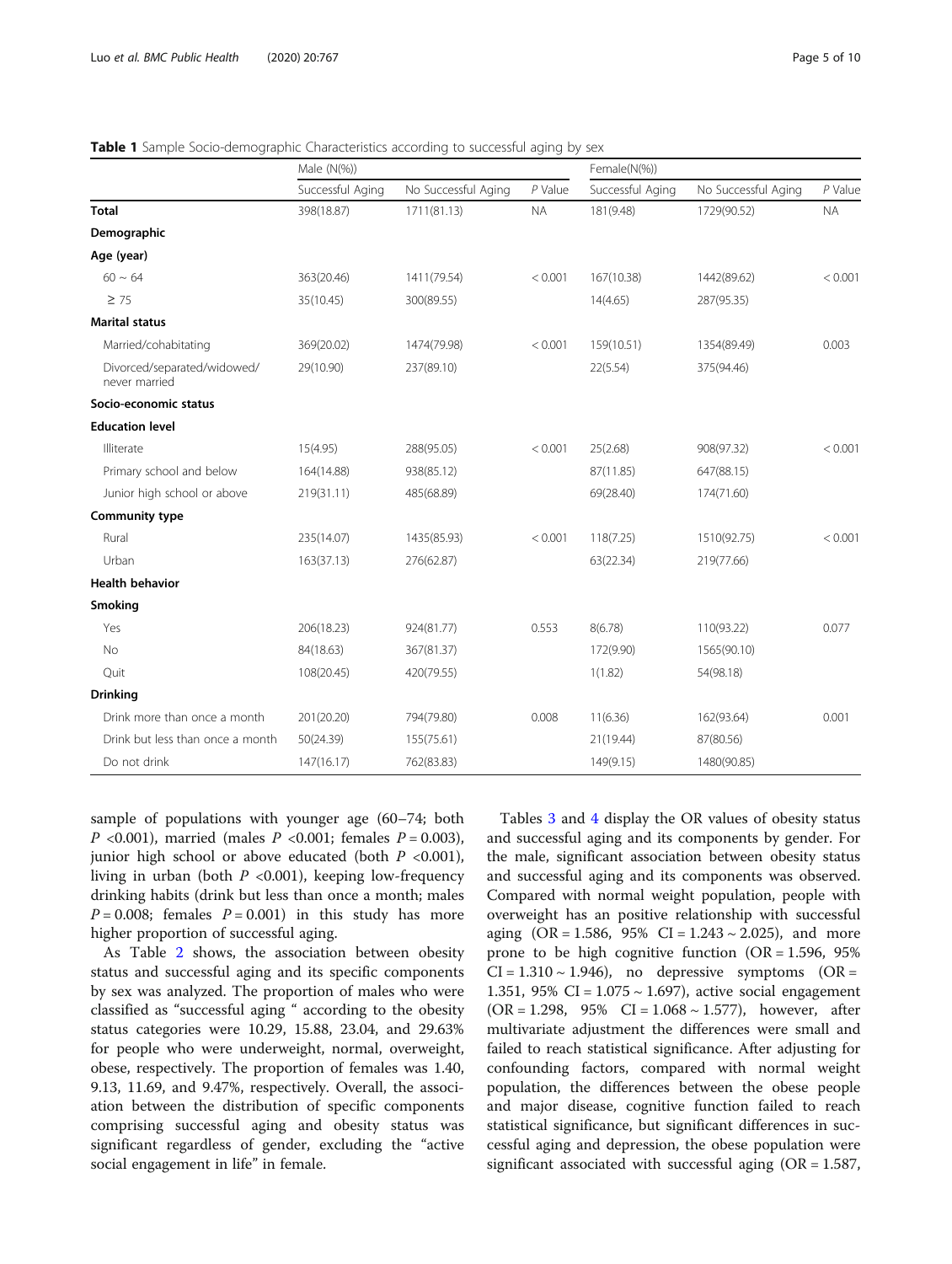<span id="page-5-0"></span>Table 2 Association between obesity status and successful aging and its specific components by sex

| Successful<br>aging | Male (N, (%))                    |             |            |            | Female (N,(%)) |             |            |            |            |           |
|---------------------|----------------------------------|-------------|------------|------------|----------------|-------------|------------|------------|------------|-----------|
|                     | Underweight                      | Normal      | Overweight | Obese      | $P$ Value      | Underweight | Normal     | Overweight | Obese      | $P$ Value |
| Successful aging    |                                  |             |            |            |                |             |            |            |            |           |
| Yes                 | 398(10.29)                       | 184(15.88)  | 144(23.04) | 56(29.63)  | < 0.001        | 2(1.40)     | 76(9.13)   | 76(11.69)  | 27(9.47)   | 0.002     |
| No                  | 1711(89.71)                      | 975(84.12)  | 481(76.96) | 133(70.37) |                | 141(98.60)  | 756(90.87) | 574(88.31) | 258(90.53) |           |
|                     | Absence of major disease         |             |            |            |                |             |            |            |            |           |
| Yes                 | 122(89.71)                       | 1083(93.44) | 584(93.44) | 166(87.83) | 0.020          | 132(92.31)  | 772(92.79) | 587(90.31) | 249(87.37) | 0.035     |
| No                  | 14(10.29)                        | 76(6.56)    | 41(6.56)   | 23(12.17)  |                | 11(7.69)    | 60(7.21)   | 63(9.69)   | 36(12.63)  |           |
|                     | Freedom from disability          |             |            |            |                |             |            |            |            |           |
| Yes                 | 92(67.65)                        | 862(74.37)  | 524(83.84) | 147(77.78) | < 0.001        | 55(38.46)   | 482(57.93) | 403(62.00) | 157(55.09) | < 0.001   |
| No                  | 44(32.35)                        | 297(25.63)  | 101(16.16) | 42(22.22)  |                | 88(61.54)   | 350(42.07) | 247(38.00) | 128(44.91) |           |
|                     | High cognitive function          |             |            |            |                |             |            |            |            |           |
| Yes                 | 56(41.18)                        | 577(49.78)  | 383(61.28) | 120(63.49) | < 0.001        | 23(16.08)   | 245(29.45) | 235(36.15) | 101(35.44) | < 0.001   |
| No                  | 80(58.82)                        | 582(50.22)  | 242(38.72) | 69(36.51)  |                | 120(83.92)  | 587(70.55) | 415(63.85) | 184(64.56) |           |
|                     | No depressive symptoms           |             |            |            |                |             |            |            |            |           |
| Yes                 | 86(63.24)                        | 836(72.13)  | 486(77.76) | 162(85.71) | < 0.001        | 66(46.15)   | 485(58.29) | 407(62.62) | 187(65.61) | < 0.001   |
| No                  | 50(36.76)                        | 323(27.87)  | 139(22.24) | 27(14.29)  |                | 77(53.85)   | 347(41.71) | 243(37.38) | 98(34.39)  |           |
|                     | Active social engagement in life |             |            |            |                |             |            |            |            |           |
| Yes                 | 62(45.59)                        | 544(46.94)  | 334(53.44) | 102(53.97) | 0.026          | 64(44.76)   | 408(49.04) | 313(48.15) | 153(53.68) | 0.294     |
| No                  | 74(54.41)                        | 615(53.06)  | 291(46.56) | 87(46.03)  |                | 79(55.24)   | 424(50.96) | 337(51.85) | 132(46.32) |           |

95% CI =  $1.087 \sim 2.316$ ) and depression (OR = 1.979, 95%  $CI = 1.278 \sim 3.063$ ).

For the female, after adjusting for confounders, those, compared with normal weight people, who were underweight population had odds ratios of  $0.141$  (95% CI =  $0.034 \sim 0.581$ ) for successful aging,  $0.522(95\% \text{ CI} = 0.356)$  $\sim$  0.766) for "freedom from disability", 0.645(95% CI =  $0.450 \sim 0.925$ ) for "no depressive symptoms", but multivariate adjusted analyses showed that underweight people had no significant difference in "high cognitive function" (OR = 0.624, 95% CI = 0.371  $\sim$  1.048) compared with normal weight people. Meanwhile, the multivariate adjusted analyses also displayed that obese people had odds ratios of  $0.520$  (95% CI =  $0.334 \sim 0.811$ ) for "absence of major disease",  $0.574$  (95% CI =  $0.420 \sim 0.784$ ) for "freedom from disability" compared with normal weight population.

Meanwhile, we found the interaction between obesity status and gender has significant effect on successful aging  $(F = 4.879 \quad P < 0.001)$ . To further determine whether obesity status has different association with successful aging between different age groups, we also tested the association between obesity status and successful aging among different age groups stratified by sex (Table [5\)](#page-7-0). Compared to young old men (60–74 years) with normal weight, the young old men (60–74 years) with obese weight had odds ratios of 0.607 ( $p < 0.05$ ), whereas, there were no significant differences in

successful aging among the oldest men (75 and above years) regardless of obesity status. As for women, there existed significant differences in successful aging among the young older (60–74 years) with odds ratios of 3.998  $(p < 0.05)$  for underweight, compared with normal weight.

#### **Discussion**

Our study found a significant association between obesity status and successful aging among different sex by using the analysis of national representative sample for older adults in China. The result showed that the rate of successful aging in male was 18.87%, with 10.29, 15.88, 23.04 and 29.63% reporting underweight, normal weight, overweight and obese respectively and those for female was 9.48%, with 1.40, 9.13, 11.69 and 9.47% reporting underweight, normal weight, overweight and obese respectively. Meanwhile, gender differences in obesity status were found across components of successful aging (major disease, disability, cognitive function, depression and social engagement).

In terms of males, compared with the older adults who were normal weight, the obese population was significantly associated with successful aging in male (OR = 1.587 95% CI =  $1.087 \sim 2.316$ ), and the association between obese and other 4 components except depression  $(OR = 1.979 95\% CI = 1.278 \sim 3.063)$  was not significant. Our findings about the relationship between obesity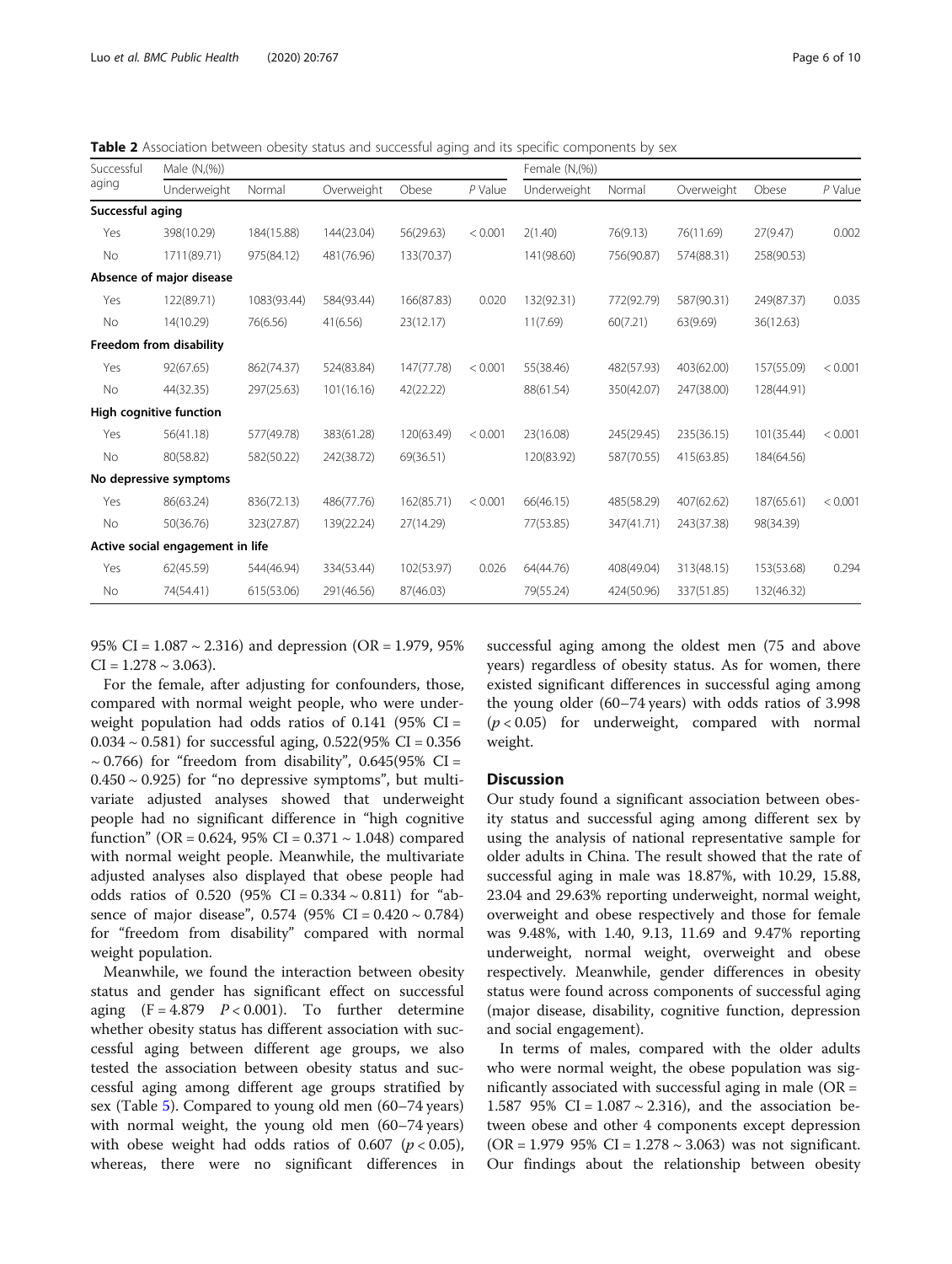| Successful aging            | Obesity status (OR (95% CI)) |                                  |                            |                             |  |  |  |
|-----------------------------|------------------------------|----------------------------------|----------------------------|-----------------------------|--|--|--|
|                             | Normal                       | Underweight                      | Overweight                 | Obese                       |  |  |  |
| Successful aging            |                              |                                  |                            |                             |  |  |  |
| Unadjusted Model            | 1.000                        | $0.608(0.342 - 1.081)$           | $1.586(1.243 - 2.025)$ *** | 2.231(1.573-3.165)***       |  |  |  |
| Adjusted Model <sup>a</sup> | 1.000                        | $0.701(0.387 - 1.269)$           | 1.172(0.902-1.522)         | $1.587(1.087 - 2.316)^{*}$  |  |  |  |
|                             |                              | Absence of major disease         |                            |                             |  |  |  |
| Unadjusted Model            | 1.000                        | $0.612(0.336 - 1.114)$           | 1.000(0.675-1.481)         | $0.506(0.309 - 0.830)^{**}$ |  |  |  |
| Adjusted Model              | 1.000                        | $0.616(0.335 - 1.134)$           | 1.184(0.790-1.776)         | $0.653(0.391 - 1.092)$      |  |  |  |
|                             |                              | Freedom from disability          |                            |                             |  |  |  |
| Unadjusted Model            | 1.000                        | $0.939(0.584 - 1.510)$           | 1.053(0.806-1.377)         | $0.938(0.622 - 1.415)$      |  |  |  |
| Adjusted Model              | 1.000                        | 1.135(0.699-1.844)               | $0.952(0.720 - 1.260)$     | $0.826(0.538 - 1.268)$      |  |  |  |
|                             |                              | <b>High cognitive function</b>   |                            |                             |  |  |  |
| Unadjusted Model            | 1.000                        | $0.706(0.492 - 1.012)$           | $1.596(1.310 - 1.946)$ *** | $1.754(1.277 - 2.410)^{**}$ |  |  |  |
| Adjusted Model              | 1.000                        | $0.786(0.528 - 1.170)$           | 1.171(0.938-1.461)         | $1.201(0.841 - 1.715)$      |  |  |  |
|                             |                              | No depressive symptoms           |                            |                             |  |  |  |
| Unadjusted Model            | 1.000                        | $0.665(0.458 - 0.963)^{*}$       | $1.351(1.075 - 1.697)^{*}$ | 2.318(1.512-3.554)***       |  |  |  |
| Adjusted Model              | 1.000                        | $0.727(0.499 - 1.061)$           | 1.171(0.925-1.484)         | 1.979(1.278-3.063)**        |  |  |  |
|                             |                              | Active social engagement in life |                            |                             |  |  |  |
| Unadjusted Model            | 1.000                        | $0.947(0.663 - 1.353)$           | $1.298(1.068 - 1.577)$ **  | 1.325(0.974-1.804)          |  |  |  |
| Adjusted Model              | 1.000                        | $1.024(0.711 - 1.474)$           | 1.150(0.937-1.410)         | 1.160(0.840-1.602)          |  |  |  |

<span id="page-6-0"></span>**Table 3** OR(95% CI) of obesity status of successful aging and its components in the Male elderly population

a Adjusted for age, marital status, education level, community type, smoking, drinking. \*p < 0.05;\*\*p < 0.01;\*\*\*p < 0.001. OR Odds ratio, CI confidence interval

status and depression in male was consistent with previous epidemic studies focusing on elderly people [[13,](#page-8-0) [36](#page-9-0), [38](#page-9-0)].

Our prior study found that Obesity is more likely to relate with onset of depression in men, and the men with obesity were less likely to have depressive symptoms than normal weight men according to the follow up data [[13\]](#page-8-0). The inverse association between obesity status and depression can be explained by the applying of "Jolly fat" hypothesis [[39\]](#page-9-0), the men are prone to judge a smaller body frame to be less preferable than a larger, more muscular one [[40\]](#page-9-0); Chinese people are more likely to have positive perceptions of obesity because it is considered as acquiring good fortune to become fat during middle age in traditional Chinese culture [\[41](#page-9-0)]. We also could conclude that the inverse association between obesity status and successful aging in male may result from the association between obesity status and depression.

In terms of females, the underweight population was less likely to achieve successful aging (OR = 0.197 95%  $CI = 0.047 \sim 0.824$ ) compared with normal weight. Specifically speaking, women with underweight was more likely to suffer from depression (OR =  $0.645$  95% CI =

 $0.450 \sim 0.925$ ) than normal weight women, which was consistent with previous studies. Lee found that underweight was associated with the increased risk for depression, this pattern of relationship was more prominent in female and young older adults than male and elderly adults [\[42\]](#page-9-0), they found the unfavorable socioeconomic or medical conditions inducing underweight can be a major cause of depression, eating or behavior disorders following depression can lead underweight in turn. Moreover, our findings that female with low BMI (underweight) was at a high ADL risk of  $OR = 0.568$ (95% CI =  $0.384 \sim 0.839$ ), was consistent with published literatures performed on older adults [\[43](#page-9-0)–[46\]](#page-9-0).

Obese women were more likely to suffer from major disease (OR =  $0.520$  95% CI =  $0.334 \sim 0.811$ ) than normal weight women, our findings were consistent with most existing studies that obesity made contributes to a higher of many chronic diseases, such as CVD, musculoskeletal disease, and diabetes [\[47](#page-9-0)]. Similarly, the high BMI (obese) also was negatively associated with ADLs  $(OR = 0.574 (95\% CI = 0.420 \sim 0.784))$ , Obesity was verified with increased risk of disabilities [\[48](#page-9-0)–[50\]](#page-9-0), moreover, some studies also indicated that obesity has become a serious problem in people with disabilities those were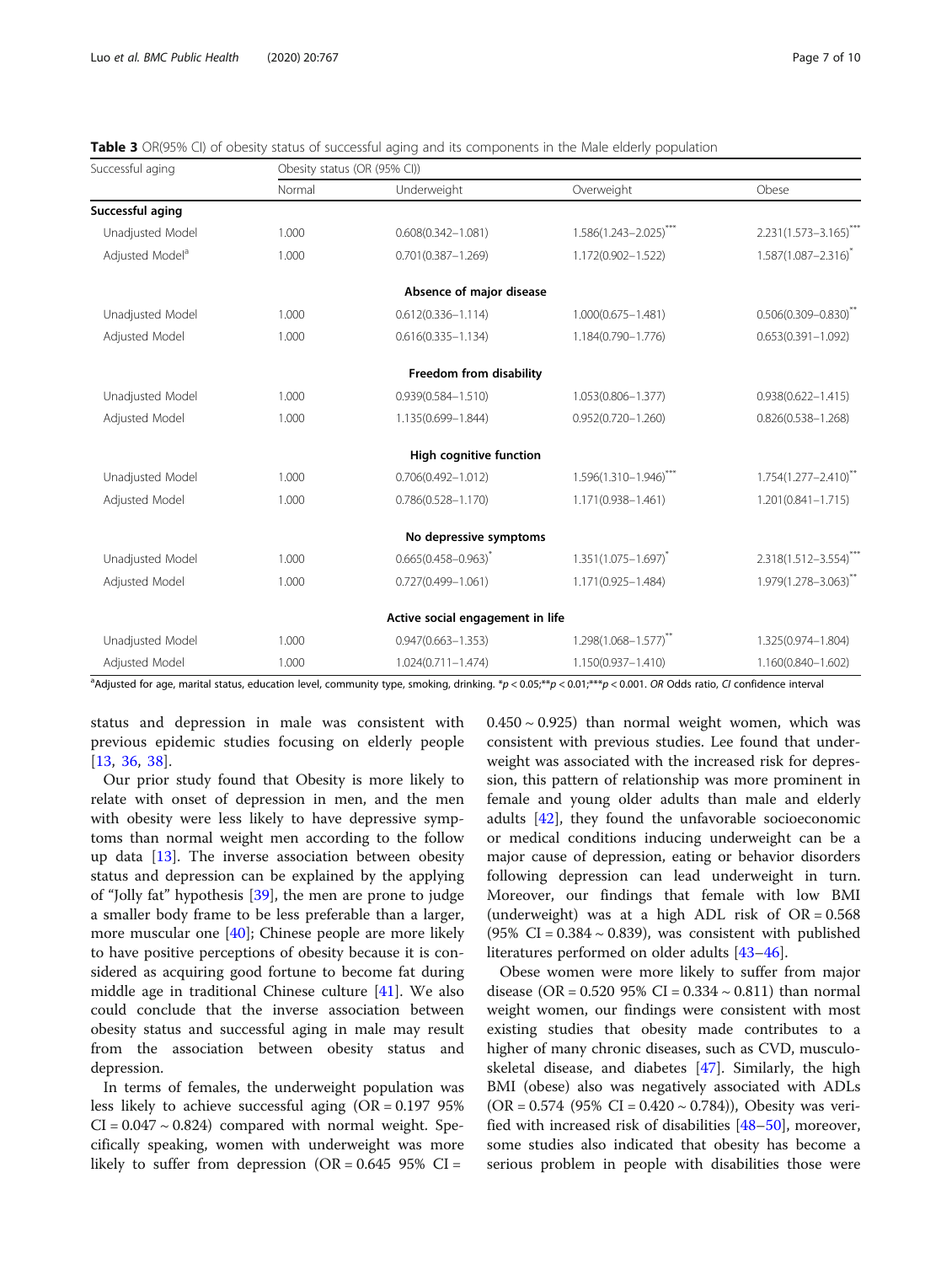| Successful aging            | Obesity status (OR (95% CI)) |                                  |                        |                             |  |  |  |
|-----------------------------|------------------------------|----------------------------------|------------------------|-----------------------------|--|--|--|
|                             | Normal                       | Underweight                      | Overweight             | Obese                       |  |  |  |
| Successful aging            |                              |                                  |                        |                             |  |  |  |
| Unadjusted Model            | 1.000                        | $0.141(0.034 - 0.581)^{**}$      | 1.317(0.941-1.843)     | $1.041(0.656 - 1.651)$      |  |  |  |
| Adjusted Model <sup>a</sup> | 1.000                        | $0.197(0.047 - 0.824)^{*}$       | 1.181(0.828-1.686)     | $0.942(0.578 - 1.534)$      |  |  |  |
|                             |                              | Absence of major disease         |                        |                             |  |  |  |
| Unadjusted Model            | 1.000                        | $0.933(0.478 - 1.820)$           | $0.724(0.500 - 1.048)$ | $0.538(0.347 - 0.832)$ **   |  |  |  |
| Adjusted Model              | 1.000                        | $0.951(0.485 - 1.865)$           | $0.716(0.493 - 1.038)$ | $0.520(0.334 - 0.811)^{**}$ |  |  |  |
|                             |                              | Freedom from disability          |                        |                             |  |  |  |
| Unadjusted Model            | 1.000                        | $0.522(0.356 - 0.766)^{**}$      | $0.974(0.759 - 1.249)$ | $0.640(0.473 - 0.867)$ **   |  |  |  |
| Adjusted Model              | 1.000                        | $0.568(0.384 - 0.839)$ **        | $0.902(0.700 - 1.162)$ | $0.574(0.420 - 0.784)$ ***  |  |  |  |
|                             |                              | <b>High cognitive function</b>   |                        |                             |  |  |  |
| Unadjusted Model            | 1.000                        | $0.459(0.287 - 0.735)^{**}$      | 1.357(1.090-1.688)**   | 1.315(0.989-1.749)          |  |  |  |
| Adjusted Model              | 1.000                        | $0.624(0.371 - 1.048)$           | 1.240(0.956-1.607)     | 1.249(0.889-1.754)          |  |  |  |
|                             |                              | No depressive symptoms           |                        |                             |  |  |  |
| Unadjusted Model            | 1.000                        | $0.613(0.429 - 0.876)^{**}$      | 1.198(0.971-1.479)     | $1.365(1.031 - 1.807)^{*}$  |  |  |  |
| Adjusted Model              | 1.000                        | $0.645(0.450 - 0.925)^{*}$       | 1.153(0.932-1.427)     | 1.309(0.984-1.741)          |  |  |  |
|                             |                              | Active social engagement in life |                        |                             |  |  |  |
| Unadjusted Model            | 1.000                        | $0.842(0.589 - 1.203)$           | $0.965(0.786 - 1.185)$ | 1.205(0.920-1.577)          |  |  |  |
| Adjusted Model              | 1.000                        | $0.877(0.611 - 1.258)$           | $0.946(0.768 - 1.164)$ | 1.231(0.936-1.620)          |  |  |  |

<span id="page-7-0"></span>Table 4 OR(95% CI) of obesity status of successful aging and its components in the Female elderly population

a Adjusted for age, marital status, education level, community type, smoking, drinking. \*p < 0.05;\*\*p < 0.01;\*\*\*p < 0.001. OR Odds ratio, CI confidence interval

less likely to take exercise [\[51\]](#page-9-0), in other words, there was an adverse circle between disability and obesity. Yang and colleagues found that the effect of obesity on ADL disability might be independent from the obesity-related chronic disease [\[46\]](#page-9-0).

To further determine whether obesity status has different associations with successful aging between different age groups, this paper also tested for interaction between obesity status and age groups stratified by gender (Table 5). In the group of younger older people  $(60 \sim 74)$ , as for male,

Table 5 Interaction of obesity status and age on successful aging stratified by gender

| Obesity<br>status | Male (Odds ratios) <sup>b</sup> |       |              | Female (Odds ratios) |  |  |  |
|-------------------|---------------------------------|-------|--------------|----------------------|--|--|--|
|                   | $60 \sim 74$                    | >75   | $60 \sim 75$ | $>75^{\circ}$        |  |  |  |
| Normal            | 1.000                           | 1.000 | 1.000        | NА                   |  |  |  |
| Underweight       | 0.670                           | 0.535 | $0.180^{7}$  | <b>NA</b>            |  |  |  |
| Overweight        | 1.527                           | 1.751 | 1.34         | <b>NA</b>            |  |  |  |
| Obese             | 2197                            | 1.284 | 1.105        | ΝA                   |  |  |  |

Note. <sup>a</sup>Both of the population with ≥75 years in female cannot reach the criteria of the successful aging, as a result, the analysis isn't include the oldest(≥75 years) in female. <sup>b</sup>Odds ratios were estimated by multivariate logistic regression model adjusted for marital status, education level, community type, smoking and drinking.  $*p < 0.05$ ,  $***p < 0.001$ 

the young obese older adults  $(60 \sim 74)$  had odds ratios of 2.197 for to be non-successful aging compared with normal weight population; Compared to normal weight young older adults  $(60 \sim 74)$  in female, the underweight population had odds ratios of 0.180 for to be non-successful aging. In the group of oldest adult  $(\geq 75)$ , there was no significant association between obesity status and successful aging among male, and we cannot find similar trend result from the lack of successful female older. The reasons may explain this phenomenon as follow: First, the BMI is associated with the risk for all-cause mortality among younger older people  $(65 \sim 74)$ , however, no enough evidence can support similar correlation among people aged 75 and above years old [\[52\]](#page-9-0). Second, the criteria of successful aging are relative strict and there is a little number of participants who are one of oldest adult  $(\geq 75)$  and can achieve successful aging relatively, compared with younger older people  $(60 \sim 74)$  (the rate of successful aging is 15.7% in younger older people and that is 7.7% in oldest adult). Third, the proportion of people who are overweight, underweight or obese is relatively lower. As a result, the sample size may cause the nonsignificant result and bias, it is also one of the limitations, the follow-up research may be helpful.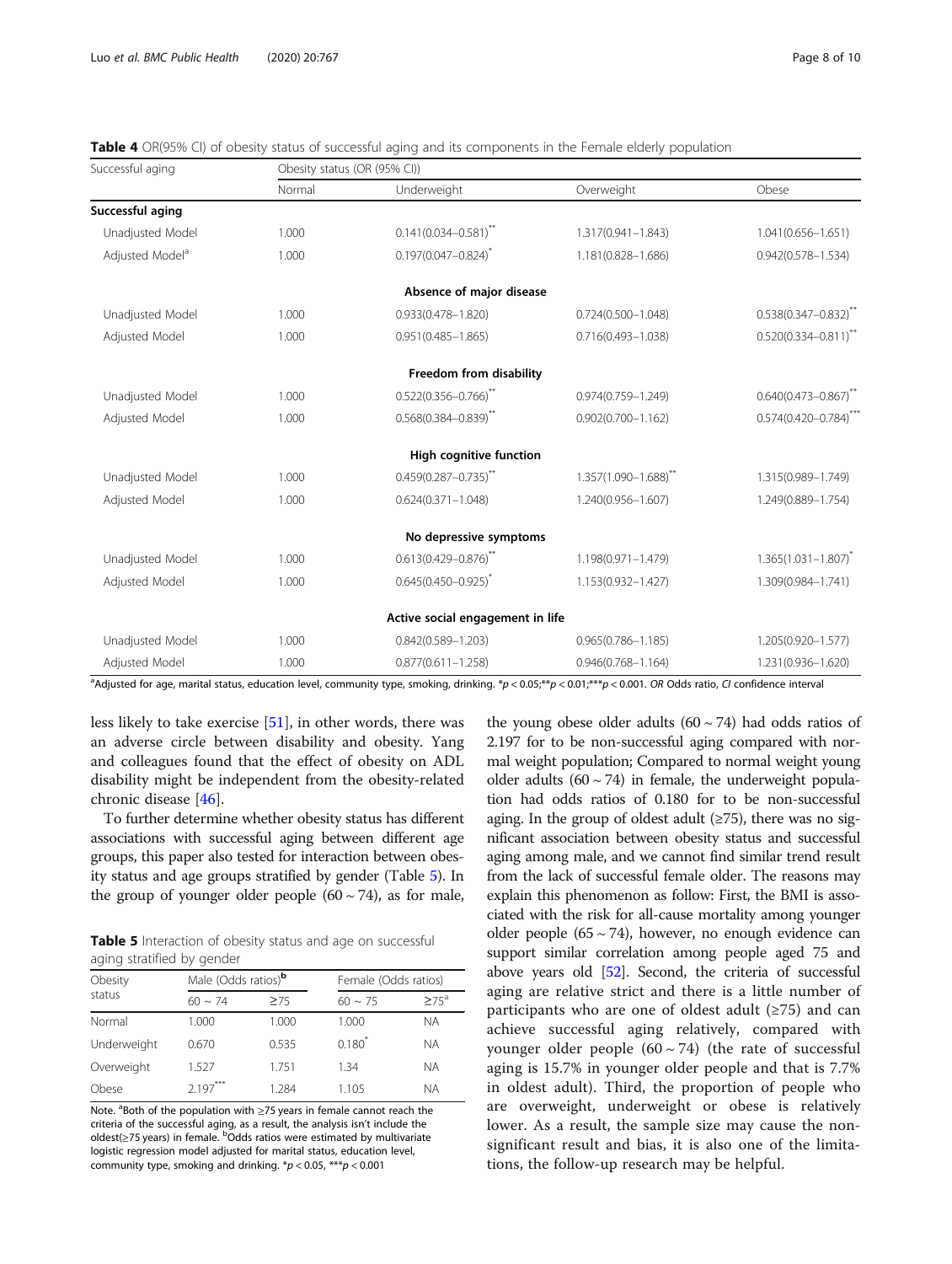<span id="page-8-0"></span>First, the CESD-10 is still a commonly tool to evaluate clinically significant depressive symptoms, which is a reasonable and well-established method in epidemiological study, but there is still a concern that CESD-10 may overestimate or underestimate depression.

Second, gender disparities would be occur leading to misclassification in reporting symptoms, because there were studies proved that female is more likely to report depression and disability than male [\[53](#page-9-0), [54](#page-9-0)].

Third, the cross-sectional study cannot conclude causal inference between BMI and successful aging, the follow-up in the future can support persuaded evidence.

Furthermore, the result cannot be generalized to other ethnic groups, because the study adopted the Chinese criteria of obesity status.

## Conclusion

In conclusion, this cross-sectional study found that obesity status was significantly association with successful aging in young older adults (60-74 years), and the components of successful aging differently were related with the obesity status of male and female.

In terms of male, the obese population was significant associated with successful aging compared with normal weight population after adjusting relevant confounders, which may be relation with the association between obesity status and depression (obese population was less likely to suffer from the onset of depression). In terms of female, compared to normal weight population, underweight people was less likely to achieve successful aging, speaking specifically, the risk of ADL disability and depression was higher for female with underweight.

#### Abbreviations

CHARLS: China Health and Retirement Longitudinal Study; BMI: Body mass index; ADL Scale: Activity of Daily Living Scale; CES-D 10: 10-item Center for Epidemiological Studies Depression Scale

#### Acknowledgements

We are grateful to the China Center for Economic Research at Beijing University for providing us with the data, and we thank the CHARLS research and field team for collecting the data.

#### Authors' contributions

LHQ and RXH designed the study, performed the experiments, analyzed the data, wrote the manuscript and participated in constructive discussions. LJJ and WK analyzed the data. WYX and CQ prepared the manuscript. LNX helped perform the analyses, participated in constructive discussions and contributed to the conception of the study. All authors read and approved the final manuscript.

#### Authors' information

Huiqiang Luo and Xiaohui Ren contributed equally to the writing of this article.

#### Funding

This research did not receive any specific grant from funding agencies in the public, commercial, or not-for-profit sectors.

#### Availability of data and materials

The dataset collected and analyzed in the current study are available from the corresponding author on reasonable request.

#### Ethics approval and consent to participate

Ethics approval for the study was granted by the Ethics Review Committee of Peking University, and all the participants provided signed informed consent at the time of participation. The study methodology was carried out in accordance with approved guidelines.

#### Consent for publication

Not applicable.

#### Competing interests

The authors declare that there are no conflicts of interest.

#### Author details

<sup>1</sup>West China School of Public Health and West China Fourth Hospital Sichuan University, Chengdu, No.17 Section 3, Renmin South Road, Chengdu 610041, Sichuan, China. <sup>2</sup> Department of Medical Records, West China Secondary University Hospital, Sichuan University, Chengdu 610041, Sichuan, China. <sup>3</sup> Department of Medical, West China School of Stomatology (West China Hospital of Stomatology), Chengdu 610041, Sichuan, China.

#### Received: 22 May 2019 Accepted: 12 May 2020 Published online: 24 May 2020

#### References

- 1. Rishworth A, Elliott SJ. Global environmental change in an aging world: the role of space, place and scale. Soc Sci Med. 2019;227:128–36.
- 2. Liu H, Byles JE, Xu X, Zhang M, Wu X, Hall JJ. Association between nighttime sleep and successful aging among older Chinese people. Sleep Med. 2016;22:18–24.
- 3. Robinson L. Successful ageing. Lancet. 2018;391(10118):300.
- Kim H, Min J, Min K. Successful Aging and Mortality Risk: The Korean Longitudinal Study of Aging (2006-2014). J Am Med Dir Assoc:2019.
- 5. Nimrod G, Kleiber DA. Reconsidering change and continuity in later life: toward an innovation theory of successful aging. Int J Aging Hum Dev. 2007;65(1):1–22.
- Havighurst RJ. The sociologic meaning of aging. Geriatrics. 1958;13(1):43-50.
- 7. Rowe JW, Kahn RL. Successful aging and disease prevention. Adv Ren Replace Ther. 2000;7(1):70–7.
- 8. Dahany MM, Dramé M, Mahmoudi R, Novella JL, Ciocan D, Kanagaratnam L, Morrone I, Blanchard F, Nazeyrollas P, Barbe C, et al. Factors associated with successful aging in persons aged 65 to 75 years. Eur Geriatr Med. 2014;5(6): 365–70.
- 9. Bowling A. Aspirations for older age in the 21st century: what is successful aging? Int J Aging Hum Dev. 2007;64(3):263–97.
- 10. Depp CA, Jeste DV. Definitions and predictors of successful aging: a comprehensive review of larger quantitative studies. Am J Geriatr Psychiatry. 2006;14(1):6–20.
- 11. Ng M, Fleming T, Robinson M, Thomson B, Graetz N, Margono C, Mullany EC, Biryukov S, Abbafati C, Abera SF, et al. Global, regional, and national prevalence of overweight and obesity in children and adults during 1980- 2013: a systematic analysis for the global burden of disease study 2013. Lancet. 2014;384(9945):766–81.
- 12. Vogelzangs N, Kritchevsky SB, Beekman AT, Brenes GA, Newman AB, Satterfield S, Yaffe K, Harris TB, Penninx BW. Obesity and onset of significant depressive symptoms: results from a prospective community-based cohort study of older men and women. J Clin Psychiatry. 2010;71(4):391–9.
- 13. Luo H, Li J, Zhang Q, Cao P, Ren X, Fang A, Liao H, Liu L. Obesity and the onset of depressive symptoms among middle-aged and older adults in China: evidence from the CHARLS. BMC Public Health. 2018;18(1):909.
- 14. Lu J, Bi Y, Ning G. Curbing the obesity epidemic in China. Lancet Diabetes Endocrinol. 2016;4(6):470–1.
- 15. Popkin BM. Will China's nutrition transition overwhelm its health care system and slow economic growth? Health Aff (Millwood). 2008;27(4): 1064–76.
- 16. Shin H, Kang H. Recent trends in the prevalence of underweight, overweight, and obesity in Korean adults: the Korean National Health and